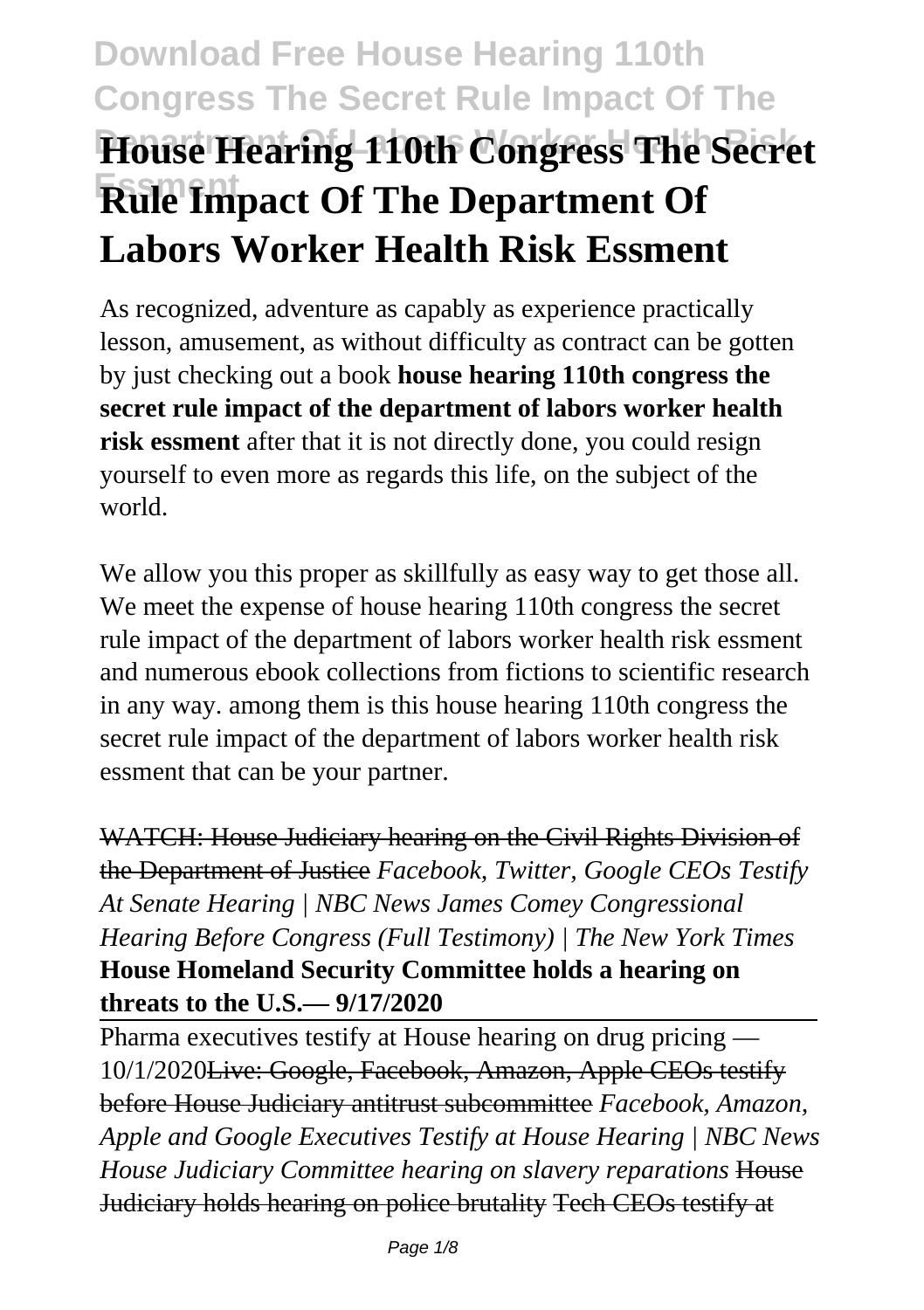House hearing on Facebook, Google, Apple and Amazon | 7/27 | **Essment** (FULL LIVE STREAM) *Corey Lewandowski testifies at impeachment hearing before congress, live stream WATCH: Candace Owens Opening Statement At U.S. House Hearing*

Peter Strozk testimony at House committee hearing resumes as FBI agent faces more questions**Michael Cohen's full testimony and hearing before Congress | USA TODAY FNN: Wells Fargo CEO** John Stumpf GRILLED by Congress - House Financial Services Committee Hearing

House hearing on alleged corruption in PhilHealth | Thursday, August 27House hearing on alleged corruption in PhilHealth | Thursday, August 27 House hearing on alleged corruption in PhilHealth | Tuesday, August 25 Matt Whitaker grilled by House Judiciary | Full Hearing WATCH: House hearing on the state of PH telcos, internet services **House Hearing 110th Congress The** Buy House Hearing, 110th Congress: The Over-Classification and Pseudo-Classification: Part 1, II, and III by U. S. Government Printing Office (Gpo) (ISBN: 9781287866442) from Amazon's Book Store. Everyday low prices and free delivery on eligible orders.

#### **House Hearing, 110th Congress: The Over-Classification and ...**

The 110th United States Congress was a meeting of the legislative branch of the United States federal government, between January 3, 2007, and January 3, 2009, during the last two years of the second term of President George W. Bush.It was composed of the Senate and the House of Representatives.The apportionment of seats in the House was based on the 2000 U.S. Census.

#### **110th United States Congress - Wikipedia**

Buy Joint House and Senate Hearing, 110th Congress: Do the United States and Europe Need a Missile Defense System by U. S. Government Printing Office (Gpo) (ISBN: 9781294020073) from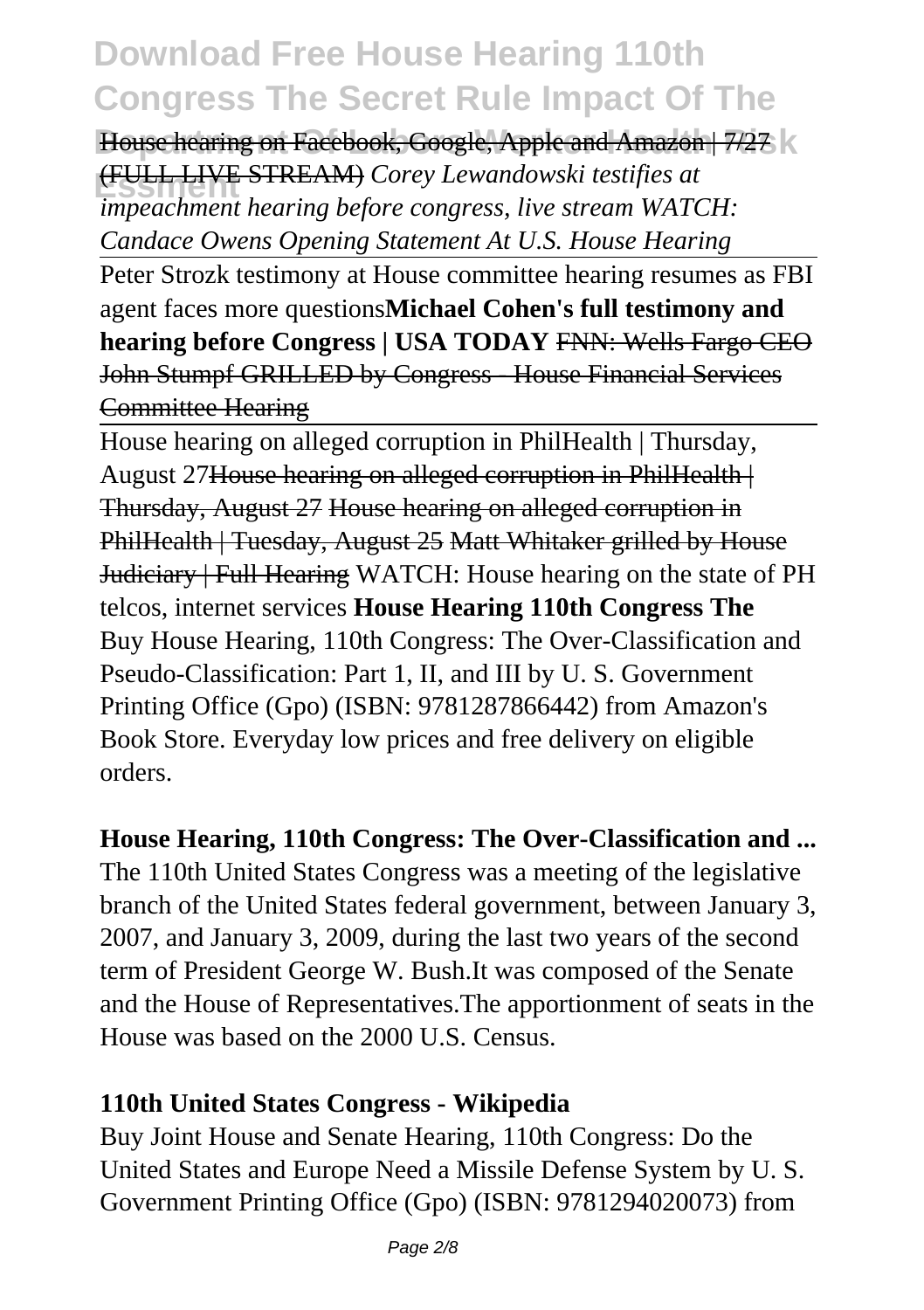Amazon's Book Store. Everyday low prices and free delivery on **Essment** eligible orders.

#### **Joint House and Senate Hearing, 110th Congress: Do the ...**

Hearing and Testimony of the 110th Congress. Date Hearing Subject Witness(es) Sep. 28, 2008. Tribal Restoration and Recognition Bills

#### **Hearings and Testimony of the 110th Congress | U.S ...**

Democrats and Republicans reduced taxes for economic stimulus. As the economy worsened and the housing market collapsed, the 110th Congress (2007–2009) passed bipartisan measures to stabilize the troubled financial sector.

#### **Congressional Profiles | US House of Representatives ...**

Find many great new  $\&$  used options and get the best deals for House Hearing, 110th Congress: The Truth about Veterans Suicides by Bibliogov (Paperback / softback, 2013) at the best online prices at eBay!

#### **House Hearing, 110th Congress: The Truth about Veterans ...**

House Hearing, 110th Congress: Enforcement of the Fair Housing Act of 1968 [U.S. Government Printing Office (GPO)] on Amazon.com. \*FREE\* shipping on qualifying offers. The United States Government Printing Office (GPO) was created in June 1860, and is an agency of the U.S. federal government based in Washington D.C.

#### **House Hearing, 110th Congress: Enforcement of the Fair ...**

House Hearing, 110th Congress: Net Neutrality and Free Speech on the Internet. AU  $$37.21 + AU $2.95$  shipping. House Hearing, 110th Congress: Utility-Scale Solar Power: Opportunities and. AU \$37.84 + AU \$2.95 shipping . House Hearing, 110th Congress: The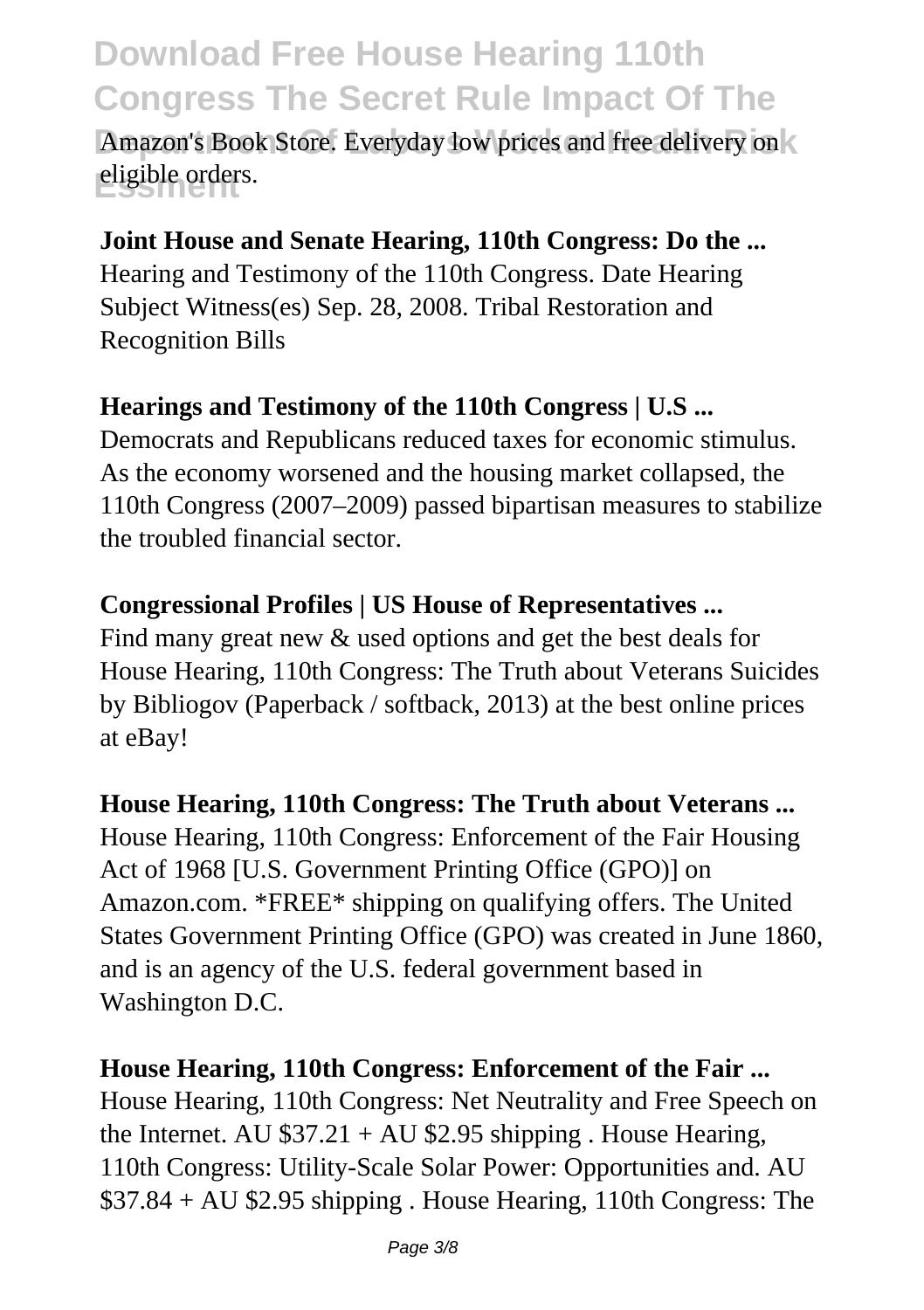### **Download Free House Hearing 110th Congress The Secret Rule Impact Of The Next Step in Aviation Security.rs Worker Health Risk**

#### **Essment House Hearing, 110th Congress: Empowering Shareholders on ...**

2154 Rayburn House Office Building, Washington, DC 20515. Unsustainable Drug Prices: Testimony from the CEOs (Part II). Thu, 10/01/2020 - 10:00am

#### **Hearings | House Committee on Oversight and Reform**

The investigation was not completed by the end of the 110th Congress, and it was reestablished after the 111th Congress convened in January 2009. The responsibilities of the Task Force were expanded to include the case of Judge Samuel B. Kent, leading to hearings and his subsequent impeachment by the full House of Representatives.

The United States Government Printing Office (GPO) was created in June 1860, and is an agency of the U.S. federal government based in Washington D.C. The office prints documents produced by and for the federal government, including Congress, the Supreme Court, the Executive Office of the President and other executive departments, and independent agencies. A hearing is a meeting of the Senate, House, joint or certain Government committee that is open to the public so that they can listen in on the opinions of the legislation. Hearings can also be held to explore certain topics or a current issue. It typically takes between two months up to two years to be published. This is one of those hearings.

The United States Government Printing Office (GPO) was created in June 1860, and is an agency of the U.S. federal government based in Washington D.C. The office prints documents produced by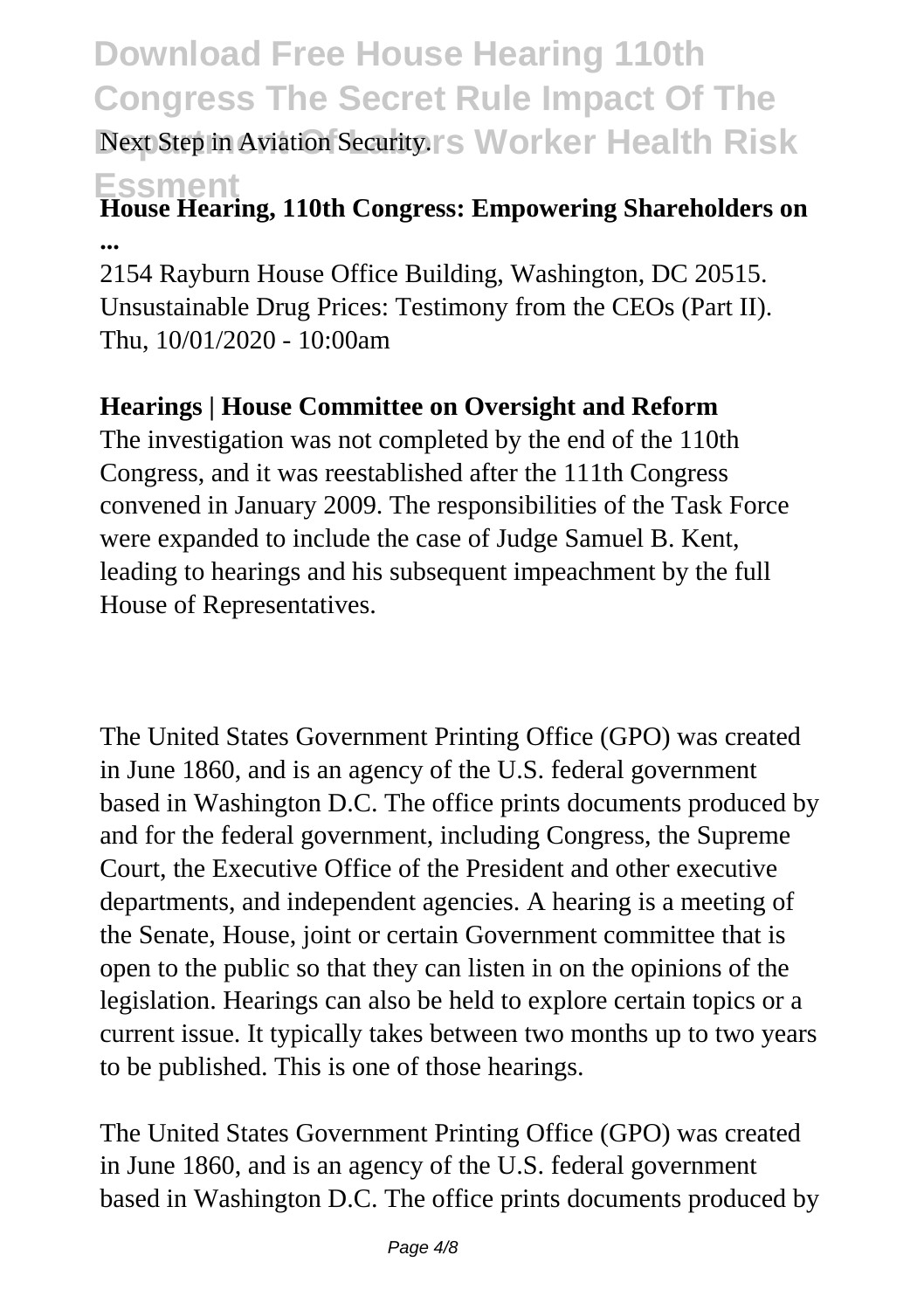and for the federal government, including Congress, the Supreme **Executive Office of the President and other executive**<br>departments and independent exercise. A heaving is a meeting departments, and independent agencies. A hearing is a meeting of the Senate, House, joint or certain Government committee that is open to the public so that they can listen in on the opinions of the legislation. Hearings can also be held to explore certain topics or a current issue. It typically takes between two months up to two years to be published. This is one of those hearings.

The United States Government Printing Office (GPO) was created in June 1860, and is an agency of the U.S. federal government based in Washington D.C. The office prints documents produced by and for the federal government, including Congress, the Supreme Court, the Executive Office of the President and other executive departments, and independent agencies. A hearing is a meeting of the Senate, House, joint or certain Government committee that is open to the public so that they can listen in on the opinions of the legislation. Hearings can also be held to explore certain topics or a current issue. It typically takes between two months up to two years to be published. This is one of those hearings.

The United States Government Printing Office (GPO) was created in June 1860, and is an agency of the U.S. federal government based in Washington D.C. The office prints documents produced by and for the federal government, including Congress, the Supreme Court, the Executive Office of the President and other executive departments, and independent agencies. A hearing is a meeting of the Senate, House, joint or certain Government committee that is open to the public so that they can listen in on the opinions of the legislation. Hearings can also be held to explore certain topics or a current issue. It typically takes between two months up to two years to be published. This is one of those hearings.

The United States Government Printing Office (GPO) was created Page 5/8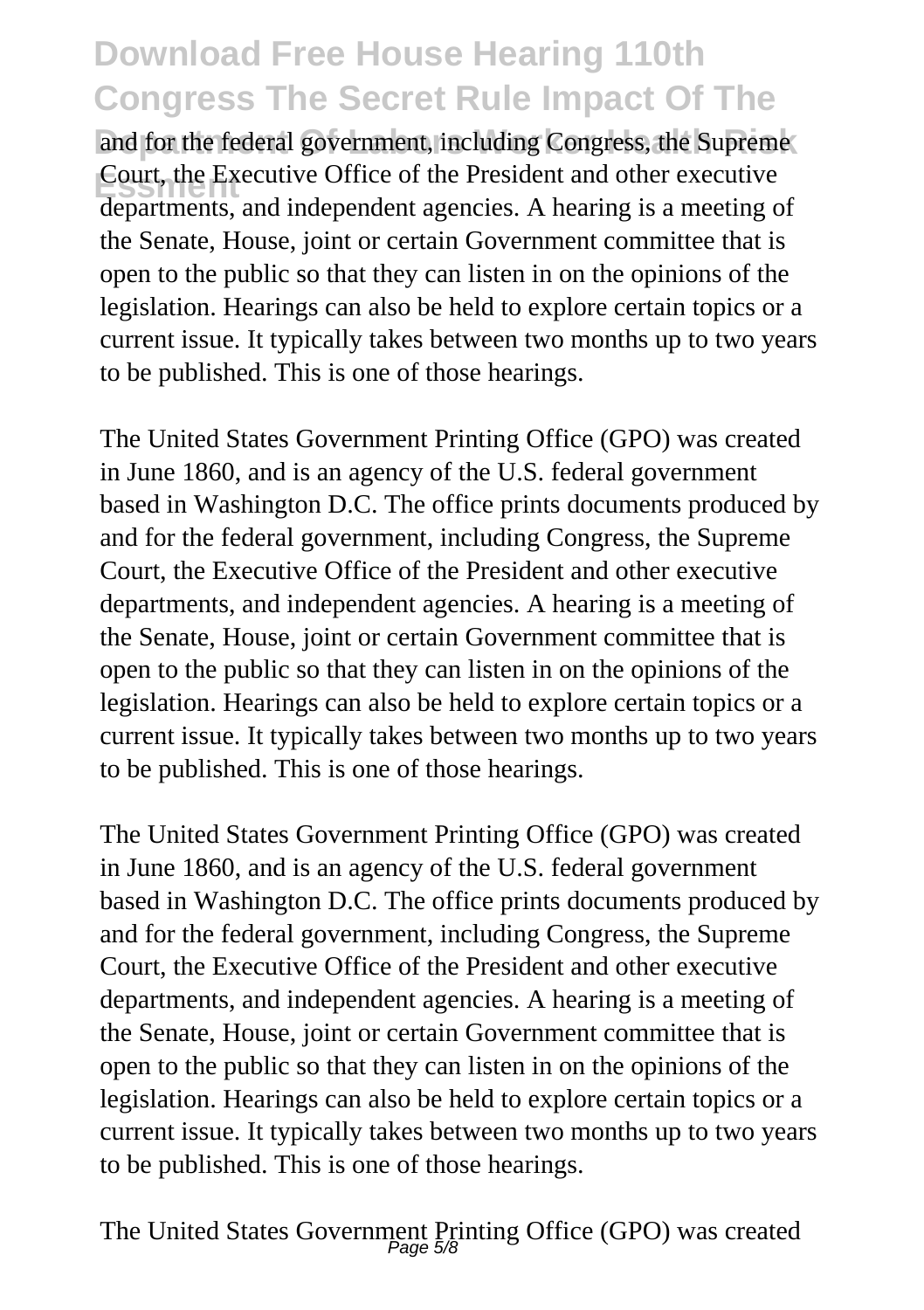in June 1860, and is an agency of the U.S. federal government S **based in Washington D.C.** The office prints documents produced by and for the federal government, including Congress, the Supreme Court, the Executive Office of the President and other executive departments, and independent agencies. A hearing is a meeting of the Senate, House, joint or certain Government committee that is open to the public so that they can listen in on the opinions of the legislation. Hearings can also be held to explore certain topics or a current issue. It typically takes between two months up to two years to be published. This is one of those hearings.

The United States Government Printing Office (GPO) was created in June 1860, and is an agency of the U.S. federal government based in Washington D.C. The office prints documents produced by and for the federal government, including Congress, the Supreme Court, the Executive Office of the President and other executive departments, and independent agencies. A hearing is a meeting of the Senate, House, joint or certain Government committee that is open to the public so that they can listen in on the opinions of the legislation. Hearings can also be held to explore certain topics or a current issue. It typically takes between two months up to two years to be published. This is one of those hearings.

The United States Government Printing Office (GPO) was created in June 1860, and is an agency of the U.S. federal government based in Washington D.C. The office prints documents produced by and for the federal government, including Congress, the Supreme Court, the Executive Office of the President and other executive departments, and independent agencies. A hearing is a meeting of the Senate, House, joint or certain Government committee that is open to the public so that they can listen in on the opinions of the legislation. Hearings can also be held to explore certain topics or a current issue. It typically takes between two months up to two years to be published. This is one of those hearings.<br> $P_{\text{age 6/8}}$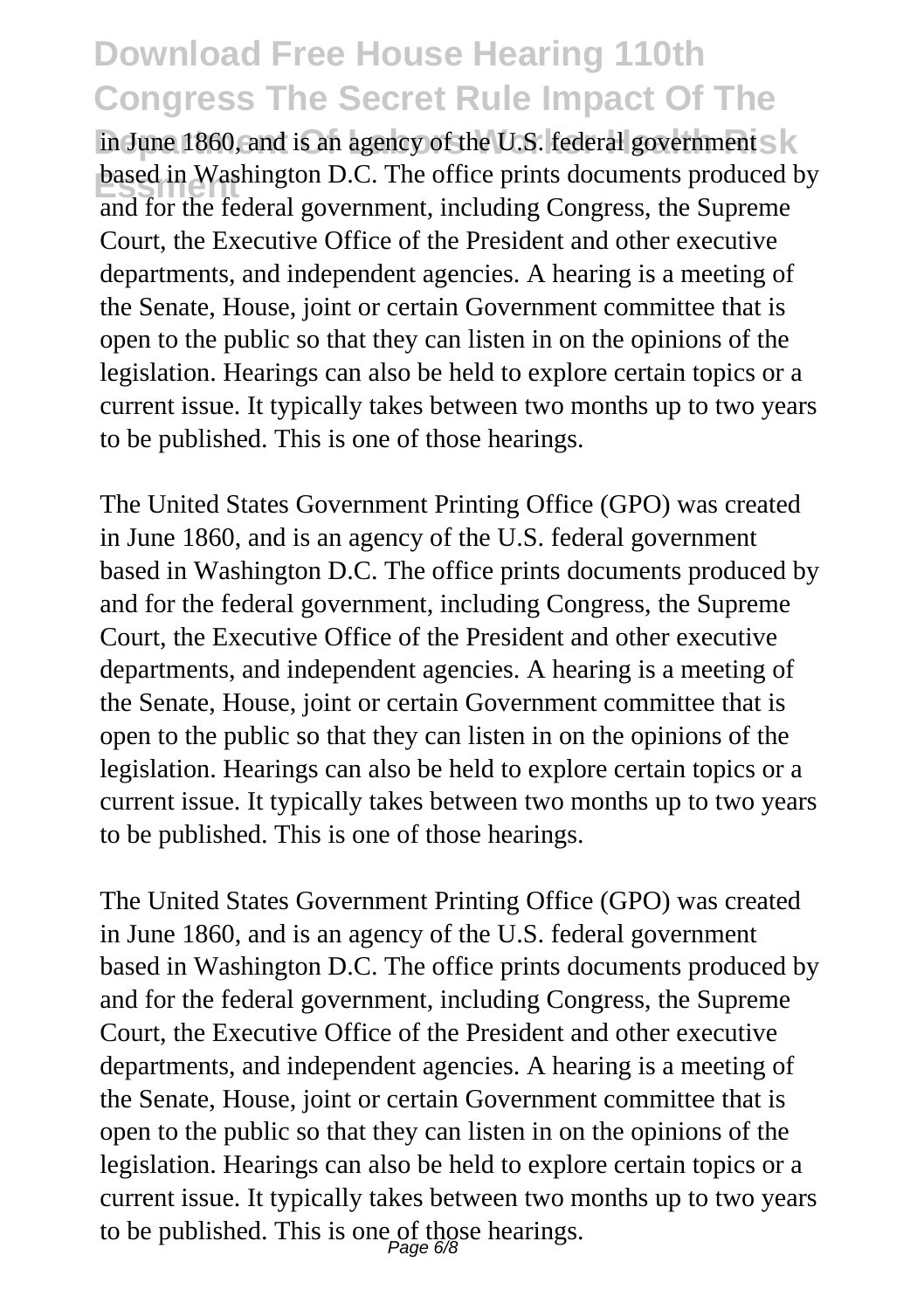### **Download Free House Hearing 110th Congress The Secret Rule Impact Of The Department Of Labors Worker Health Risk Essment** The United States Government Printing Office (GPO) was created

in June 1860, and is an agency of the U.S. federal government based in Washington D.C. The office prints documents produced by and for the federal government, including Congress, the Supreme Court, the Executive Office of the President and other executive departments, and independent agencies. A hearing is a meeting of the Senate, House, joint or certain Government committee that is open to the public so that they can listen in on the opinions of the legislation. Hearings can also be held to explore certain topics or a current issue. It typically takes between two months up to two years to be published. This is one of those hearings.

The United States Government Printing Office (GPO) was created in June 1860, and is an agency of the U.S. federal government based in Washington D.C. The office prints documents produced by and for the federal government, including Congress, the Supreme Court, the Executive Office of the President and other executive departments, and independent agencies. A hearing is a meeting of the Senate, House, joint or certain Government committee that is open to the public so that they can listen in on the opinions of the legislation. Hearings can also be held to explore certain topics or a current issue. It typically takes between two months up to two years to be published. This is one of those hearings.

The United States Government Printing Office (GPO) was created in June 1860, and is an agency of the U.S. federal government based in Washington D.C. The office prints documents produced by and for the federal government, including Congress, the Supreme Court, the Executive Office of the President and other executive departments, and independent agencies. A hearing is a meeting of the Senate, House, joint or certain Government committee that is open to the public so that they can listen in on the opinions of the legislation. Hearings can also be held to explore certain topics or a Page 7/8